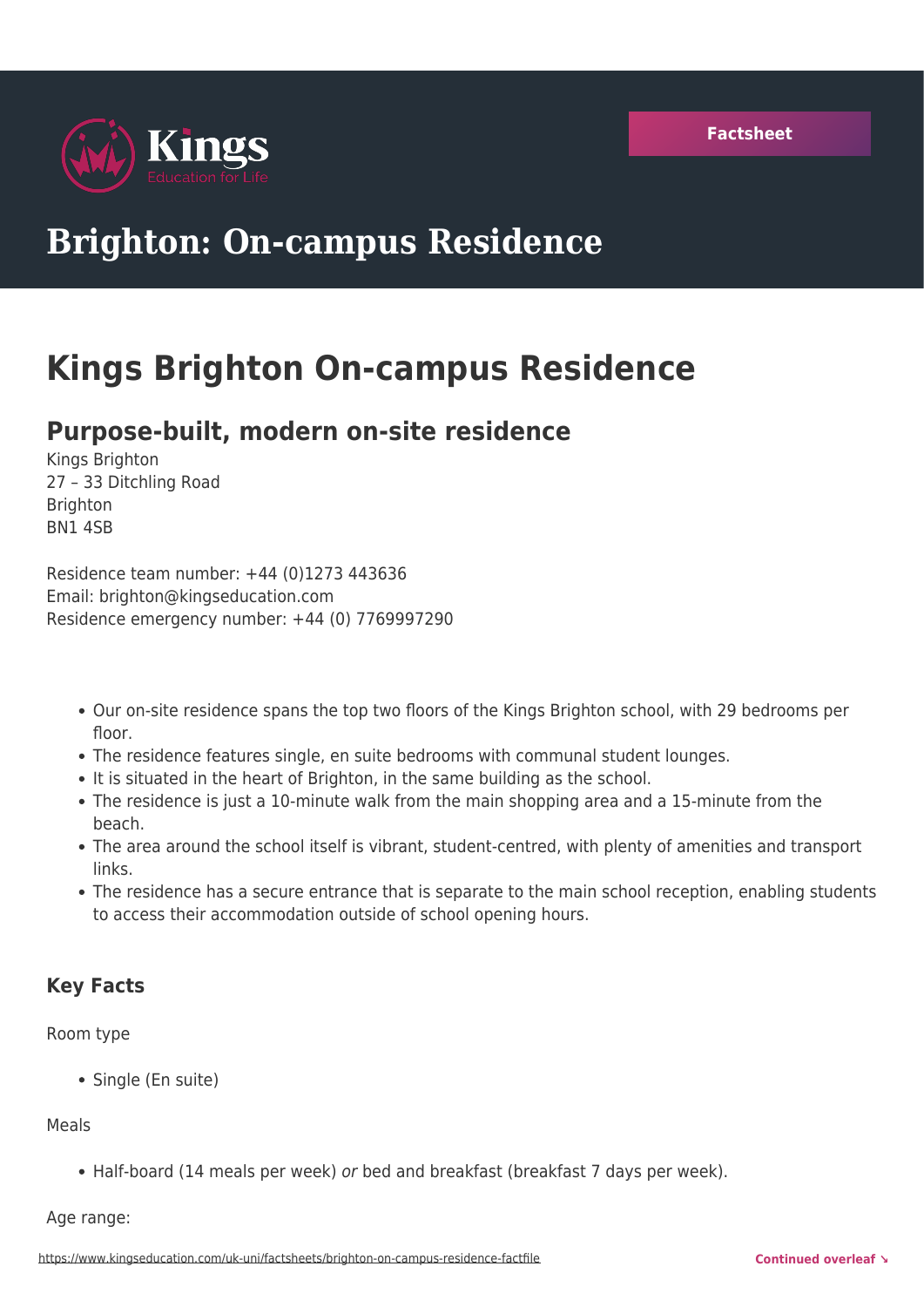• 15+ (16 during the summer)

#### Curfew

- 21.30 for under 16s
- 22.30 for 16 –18 year olds
- No curfew for students aged 18+

#### Residence facilities

- WiFi (included in price)
- Student lounge with TV and DVD player
- Communal kitchens with facilities available for preparing snacks, but not full meals
- Shared fridge/freezers
- Laundry: on-site, coin operated (2 washing machines and 2 dryers)
- Secure bike storage
- Cleaning: Communal areas, bedrooms and bathrooms cleaned weekly
- Live-in residential supervisor
- Heating included in price

#### Room facilities

- WiFi (included in price)
- Duvet, bedsheets and pillow provided (changed weekly)
- Toilet paper provided
- Ensuite shower room (students should bring own towels)
- Luggage storage
- Desk and lamp
- Wardrobe

#### Within walking distance

- Supermarkets: 2 minutes
- Cafes/restaurants: 2 minutes
- Town centre: 10 minutes
- Shops: 2 minutes
- Gym/sports centre: 10 minutes
- Bars/clubs: 5 minutes
- Other: 15 minutes' walk to the beach; 1 minute walk to The Level park; 10 minutes' walk to train station

#### Journey to college

• 1-minute walk (same building)

#### Arrival and departure

- Check in day: Sunday only
- Check in time: 3pm 6pm
- Check out day: Sunday
- Check out time: Before 10am